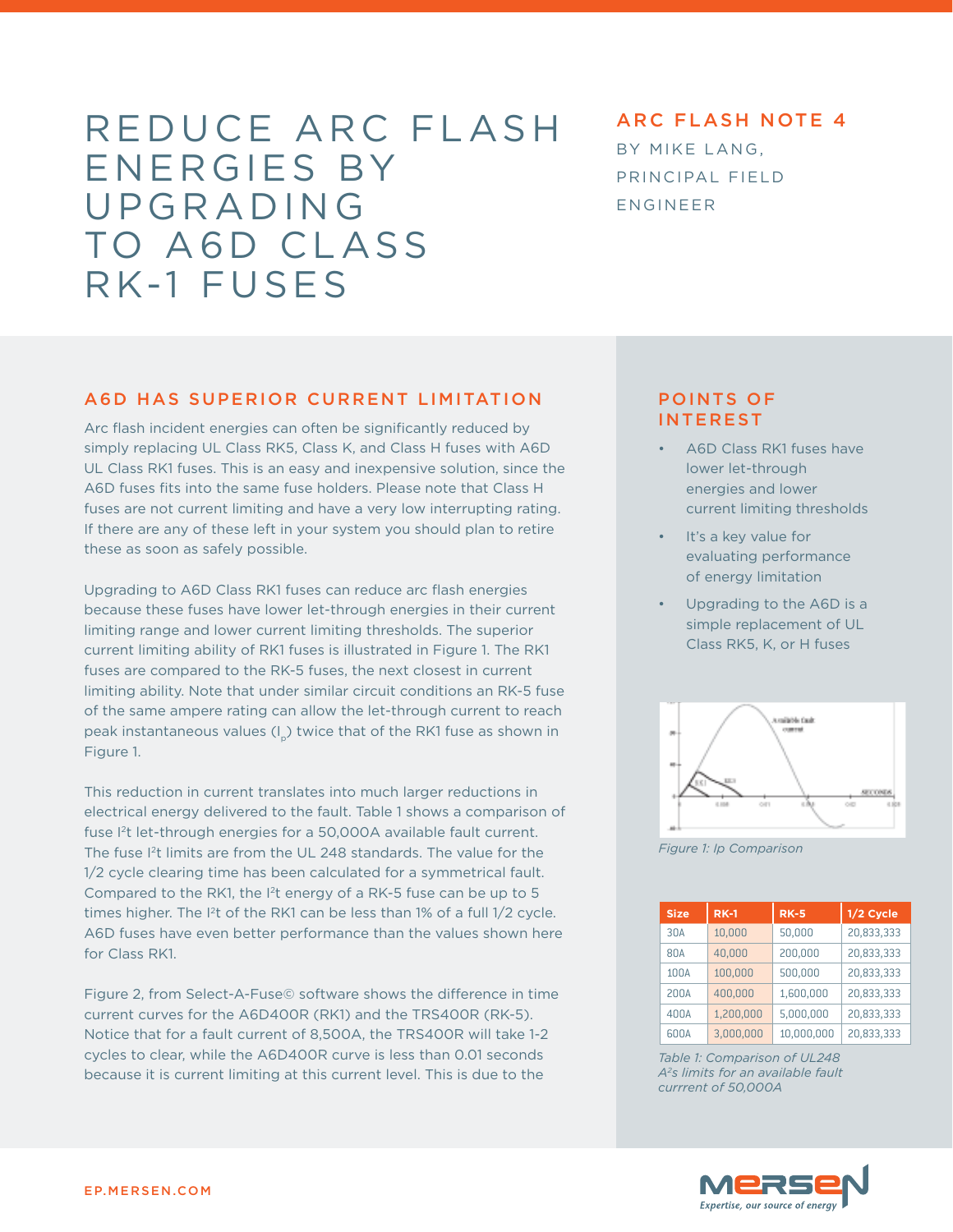# ARC FLASH NOTE 4 REDUCE ARC FLASH ENERGIES BY UPGRADING TO A6D CLASS RK-1 FUSES

lower current limiting threshold. For more information on current limitation see Arc Flash Note 2. The examples on the next two pages illustrate how upgrading a Class RK5 fuse to Mersen's Amp-Trap 2000® A6D Class RK1 fuse can dramatically reduce arc flash energies.



*Figure 2: Comparison of Time Current Curves for TRS400R (in Blue) and A6D400R (in Red)* 

# EXAMPLE 1

#### **Situation**

In the application represented in Figure 3, a main lug only panel fed by a 480V feeder is protected by a TRS600R Class RK5 fuse. The short circuit study predicts an available fault current of 19,800A at the line terminals of the panel. For an incident energy calculation, you must use the characteristics of the upstream overcurrent protective device for the available fault current at the panel.

Tests in Mersen's high power lab have shown incident energies at 18 inches to be in excess of 4 cal/cm2 at the line terminals for this available fault current. Analysis using equations from NFPA 70E and IEEE Std 1584™ - 2002 IEEE Guide for Performing Arc-Flash Hazard Calculations yield comparable values. If a worker were to access this panel in an energized state, they would need to be protected with at least category 2 PPE.



*Figure 3: One-line diagram*

#### **Recommendation**

To effectively reduce the arc flash incident energy in this scenario, we suggest replacing the TRS600R Class RK5 fuse with Mersen's A6D600R Class RK1 fuse as shown in Figure 4.

As Figure 5 illustrates, the A6D600R Class RK1 fuse will reduce the anticipated incident energy under the same conditions - to approximately 0.3 cal/cm2. With its superior current limitation and a lower current limiting threshold, the 600A Class RK1 current limiting fuse dramatically reduces the expected arc fault incident energy.

The PPE requirements for workers needing to access this panel in an energized state would be reduced from Category 2 to Category 0.

The dramatic reduction in incident energy in this case greatly reduces the probability of a worker being injured. No special adapter hardware is required for this solution since the dimensions of the RK1 are identical to that of the RK5. The nominal cost of this upgrade makes it an excellent investment in worker safety.



*Figure 4: Revised one-line diagram*



*Figure 5: Incident energy chart for A6D Fuses.*



2

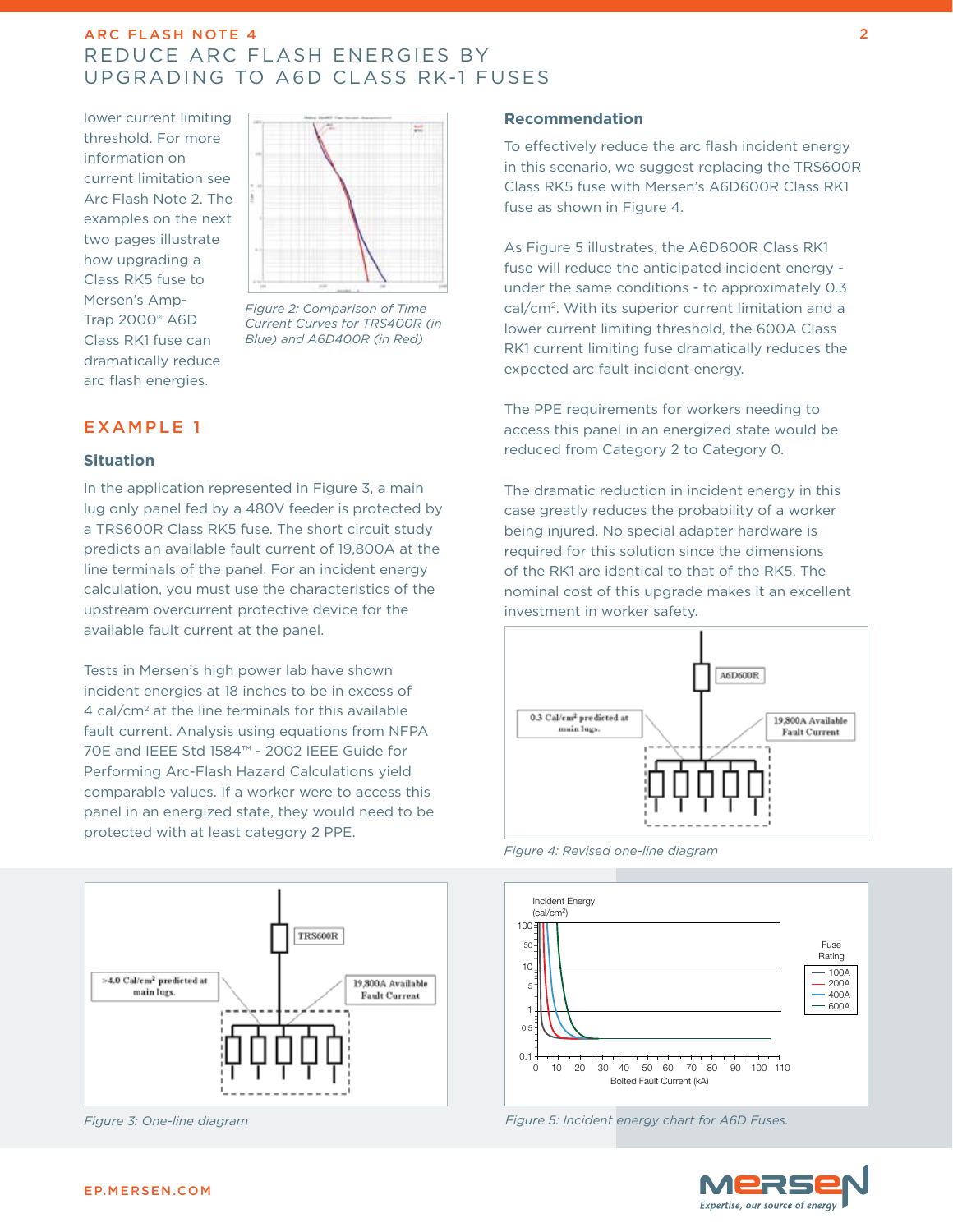# ARC FLASH NOTE 4 REDUCE ARC FLASH ENERGIES BY UPGRADING TO A6D CLASS RK-1 FUSES

# EXAMPLE 2

#### **Situation 2**

In the application represented in Figure 6, a control panel is fed by a 480V feeder, which is protected by a 1200A circuit breaker. The panel's main fuses are 400A Class RK5 fuses. A short time delay of 6 cycles has been selected for the circuit breaker to coordinate its trip characteristics with the largest fuses in the panel (see Figure 7). The short circuit study predicts an available fault current of 28.8 kA at the line terminals of the panel. For an incident energy calculation, you must use the characteristics of the upstream overcurrent protective device for the available fault current at the panel. The calculated incident energy at the line terminals of the panel would be approximately 10.2 cal/cm2 for a working distanceof 18 inches for 28.8 kA available fault current using equations from IEEE 1584™.



*Figure 6: One-line diagram*



*Figure 7: Plot from ESA's EasyPower® Software*

If a worker were to access this panel in an energized state, that worker would need to be outfitted with PPE rated for Hazard/Risk Category 3 per NFPA 70E.

#### **Recommendation**

To effectively reduce the arc flash incident energy in this scenario, we suggest replacing the 400A Class RK5 fuse with Mersen's A6D400R Class RK1 fuse and eliminating the 6 cycle delay of the upstream circuit breaker. As illustrated on page 1, the lower current limiting threshold of the A6D fuse results in a time current characteristic with the lower part of the curve to the left of the Class RK5 fuse. Figure 8 shows how the time current characteristic of the A6D400R Class RK1 fuse allows for coordination with the upstream circuit breaker with the short time delay removed. Recalculating with the new total clearing time of the breaker yields a predicted incident energy of approximately 2.9 cal/cm<sup>2</sup>. The PPE requirements for workers needing to access this panel in an energized state would be reduced from Category 3 to Category 1. The reduction in clearing time also reduces the flash protection boundary from 65 inches to 30 inches.

No special adapter hardware is required for this solution since the dimensions of the RK1 are identical to that of the RK5. The nominal cost of this upgrade makes it an excellent investment in worker safety.



*Figure 8: Plot from ESA's EasyPower® Software*